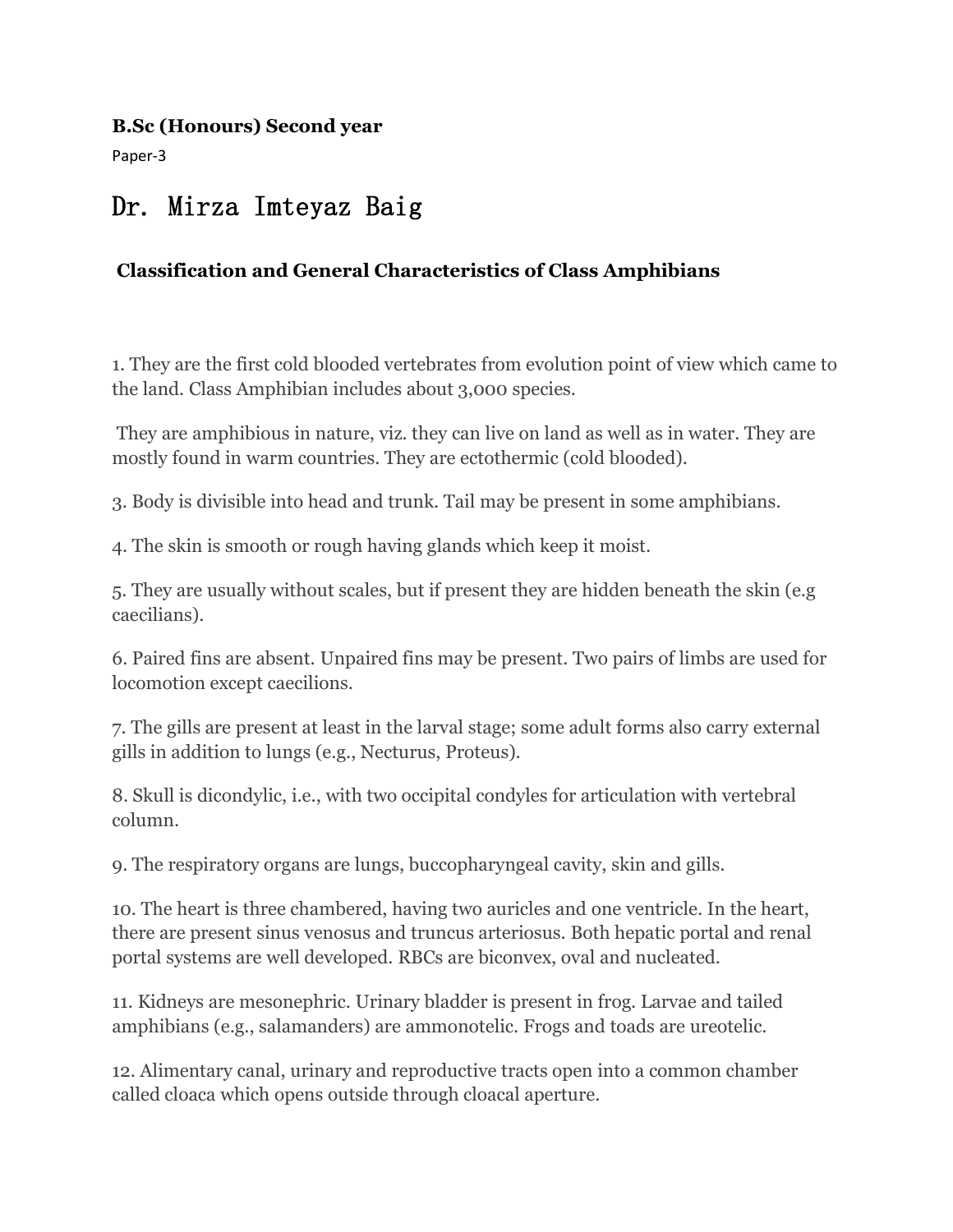13. Ear consists of internal and middle ear. Tympanum (outer membrane) covers the middle ear. The eyes have eyelids. Nictitating membrane is well developed.

14. Ten pairs of cranial nerves are present.

15. Lateral line system is found during their development.

16. Fertilisation is external. However in Salamander and Ichthyophis (blind worm) fertilisation is internal. They are mostly oviparous; however, Salamandra is viviparous. Development is mostly indirect.

17. They return to water for breeding. Male lacks copulatory organs. The metamorphosis is usually present. A fish like larva, the tadpole is present.

18. They occur in fresh water and moist land. Amphibians are not found in seawater except a few.

## **Classifications of Living Amphibians:**

## **Living Amphibians are divided into three orders:**

## **Order 1. Apoda (Gymnophiona or Caecilia):**

Limbless, scales present, e.g., Uraeotyphlus, Ichthyophis. They are called "blind worms" or caecilians.

## **Order 2. Urodela (Caudata):**

Tail present, e.g., Necturus (Mud puppy), Amphiuma (Congo-eel), Salamandra, Proteus, Siren (Mud-eel), Ambystoma, Triturus (newt), Tylototrition (crocodile newt).

## **Order 3:**

Anura (Salientia). Without tail, e.g., Rana (Common frog), Rhacophorus, Bufo, Hyla, Alytes, Xenopus (African toad), Pipa.

**Ichthyophis (Blind Worm):**It is limbless. Dermal scales are embedded in the skin. Male copulates with female by a protrusible cloaca and thus fertilization is internal. The female shows parental care by carefully coiling her body around the eggs till they hatch.

## **Necturus — Mud Puppy, Water Dog:**

Eyes are without eye-lids. Tympanum is absent. There are three pairs of external gills. Tail bears caudal fin which is without fin rays. It is nocturnal.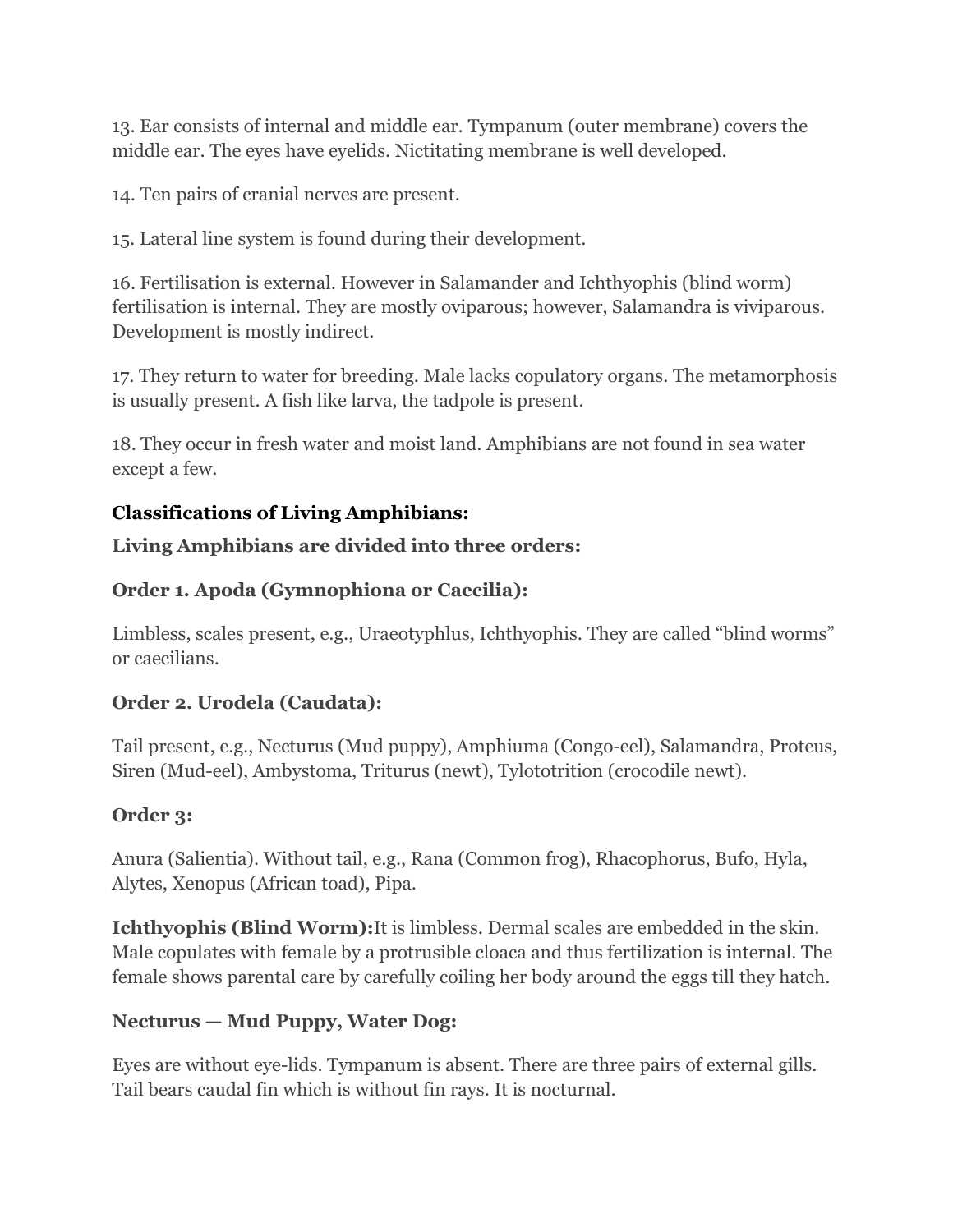## **Axolotl:**

The larva of Ambystoma (tiger salamander) is known as Axolotl. It has three pairs of external gills and a tail having a caudal fin. It exhibits the phenomenon of neoteny. When there is iodine deficiency in water, the Axolotl does not change into an adult, but remains in the larval form and becomes sexually mature to start sexual reproduction. Axolotl is found in mountain regions of Mexico.

## **Proteus (European Blind Cave Salamander):**

The broad head has rudimentary eyes, so that it is blind. Three pairs of external gills, laterally flattened tail with a caudal fin and weak fore and hind limbs are present. Forelimbs have three digits and hind limbs have two digits. Hind limbs are smaller than the fore limbs.

## **Salamandra (Salamander):**

Salamandra (European spotted or fire salamander). The male discharges sperms in capsule called spermatophore which is picked up by the female with cloacal lip to fertilize her eggs (ova) internally. It is viviparous. Gills are absent in the adults. The trunk bears fore and hind limbs with four fingers and five toes respectively.

## **Triturus Verrucosus (formerly described as Tylototriton Verrucosus):**

It is also called Himalayan newt because it lives in the Eastern Himalayas. In India, it is found in the Darjeeling Hills, Meghalaya, Sikkim, Manipur and Arunachal Pradesh. Head is with rounded snout and a pair of parotoid glands. Arms and legs are equal in size. It is nocturnal, carnivorous and possesses very good power of regeneration. It hibernates in winter.

## **Pipa (The Surinam Toad):**

It is famous for the unique method of parental care. The female Surinam toad carries the tadpoles in special pits on its back till tadpoles become toads.

## **Alytes (The Mid-Wife Toad):**

Male shows parental care. The male mid-wife toad carries the eggs around his thighs and stays in damp places until tadpoles hatch to enter water.

## **Hyla Arborea (Tree Frog):**